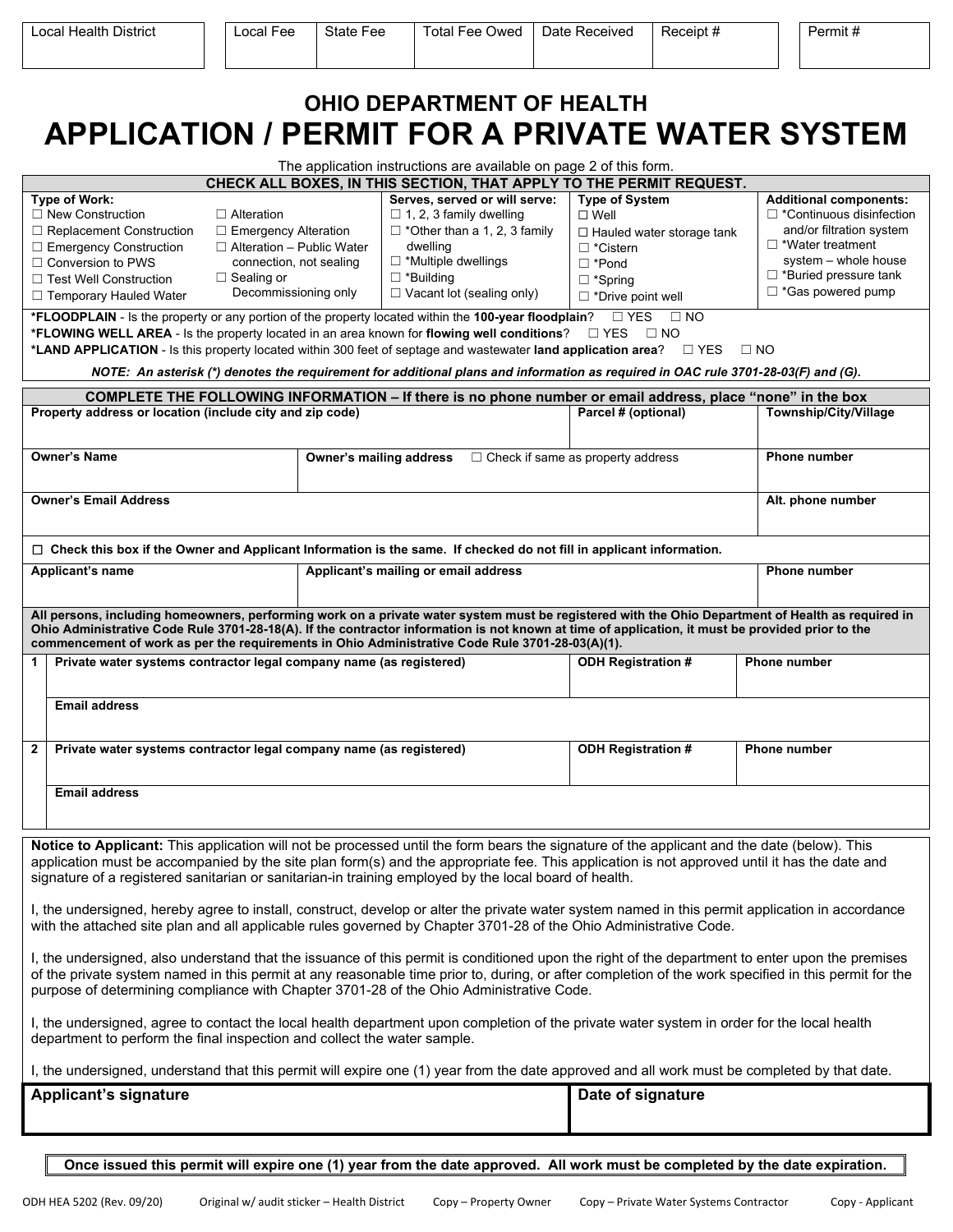## **HEALTH DEPARTMENT USE ONLY**

This permit is not valid without the sanitarian signature, approval date, and audit number.

| Is a variance being requested prior to the permit being issued?<br>If checked yes, complete the variance section on the Administrative Summary.<br>$\Box$ Yes |                    |                        |                     |  |  |  |  |  |  |  |  |
|---------------------------------------------------------------------------------------------------------------------------------------------------------------|--------------------|------------------------|---------------------|--|--|--|--|--|--|--|--|
| APPLICATION APPROVED BY (RS or SIT only)                                                                                                                      | <b>PLACE AUDIT</b> |                        |                     |  |  |  |  |  |  |  |  |
|                                                                                                                                                               |                    |                        |                     |  |  |  |  |  |  |  |  |
|                                                                                                                                                               |                    |                        | <b>STICKER HERE</b> |  |  |  |  |  |  |  |  |
| <b>PERMIT EXTENSION</b>                                                                                                                                       |                    |                        |                     |  |  |  |  |  |  |  |  |
| Approved by                                                                                                                                                   | Date Approved      | Date Extension Expires |                     |  |  |  |  |  |  |  |  |
| See comments on the Administrative Summary                                                                                                                    |                    |                        |                     |  |  |  |  |  |  |  |  |

## **APPLICATION INSTRUCTIONS**

- 1. This is a two part form: APPLICATION and SITE PLAN
- 2. The form may be completed:
	- a. By computer, then printing; or
	- b. By printing the blank document, and filling all information with a typewriter or pen;
- 3. Contact the Local Health Department for the following information:
	- a. Fee information;
	- b. Site Plan completion information (some local health districts require staff to complete site plans);
	- c. Rule information.
	- d. Registered private water system contractor information.
		- i. A complete list of registered private water system contractors is available on the Ohio Department of Health website at [https://odh.ohio.gov/wps/portal/gov/odh/know-our](https://odh.ohio.gov/wps/portal/gov/odh/know-our-programs/private-water-systems-program/info-for-homeowners/)[programs/private-water-systems-program/info-for-homeowners/.](https://odh.ohio.gov/wps/portal/gov/odh/know-our-programs/private-water-systems-program/info-for-homeowners/)
- 4. The applicant must sign and date the application prior to submitting to the Local Health District.
- 5. The applicable FEES must accompany all applications when submitting to the Local Health District. Applications will not be processed until all fees have been received by the Local Health District.
- 6. The Local Health District will review the application and site plan and notify you as to the application's status.
- 7. Contact the Local Health District if you do not receive information about the application status within fifteen (15) business days of submitting the application.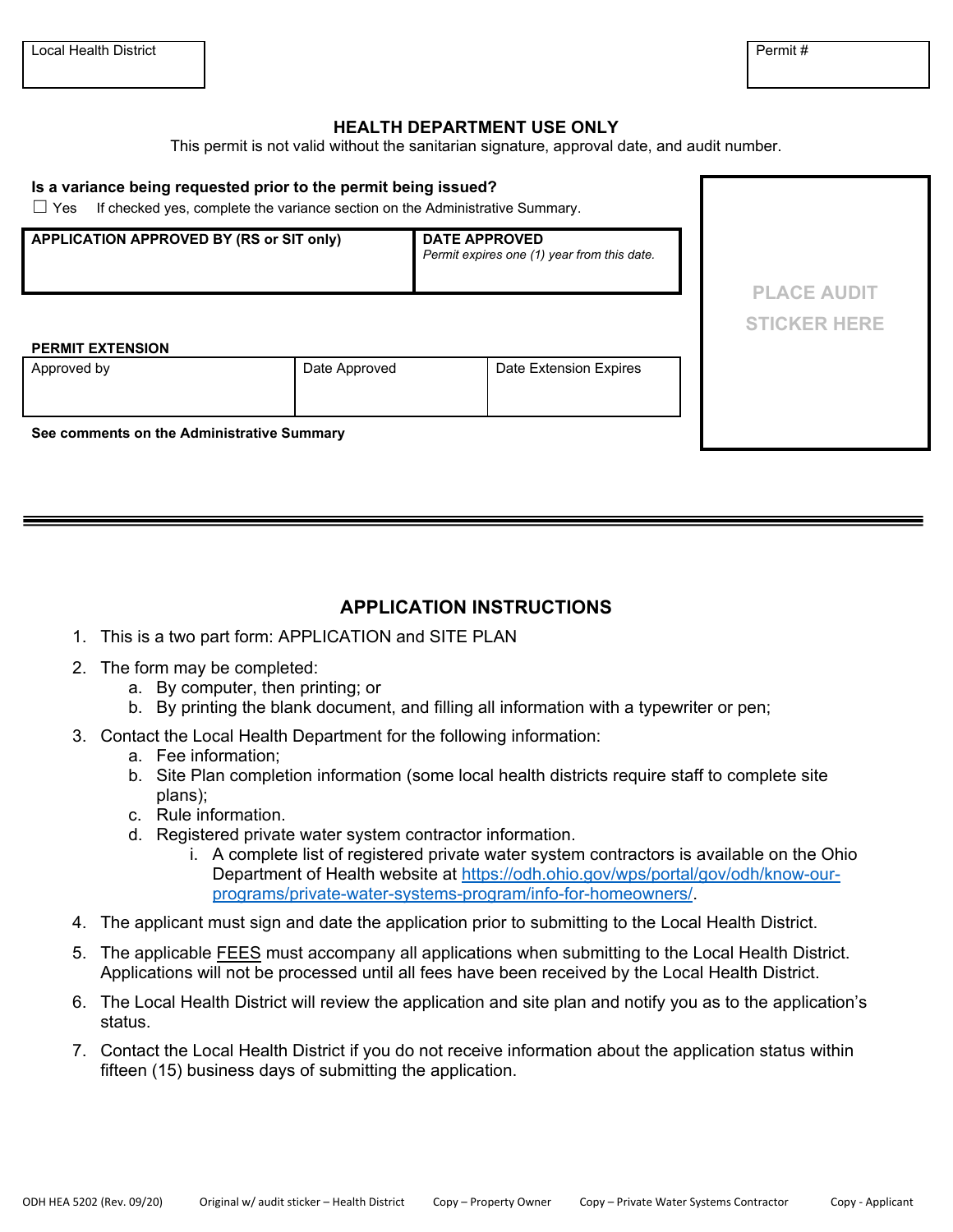|                                                                                                                                                                                                                                                                                                                                                  |                                  |  |  |  |  |  |  |  |  | <b>SITE PLAN</b>                                                      |  |  | <b>APPLICATION/PERMIT FOR A PRIVATE WATER SYSTEM</b>                                                                                                                                                                                                                                                                                                                                                                                                                                                                                                                                                                                    |
|--------------------------------------------------------------------------------------------------------------------------------------------------------------------------------------------------------------------------------------------------------------------------------------------------------------------------------------------------|----------------------------------|--|--|--|--|--|--|--|--|-----------------------------------------------------------------------|--|--|-----------------------------------------------------------------------------------------------------------------------------------------------------------------------------------------------------------------------------------------------------------------------------------------------------------------------------------------------------------------------------------------------------------------------------------------------------------------------------------------------------------------------------------------------------------------------------------------------------------------------------------------|
| <b>Property Address</b>                                                                                                                                                                                                                                                                                                                          |                                  |  |  |  |  |  |  |  |  |                                                                       |  |  |                                                                                                                                                                                                                                                                                                                                                                                                                                                                                                                                                                                                                                         |
| Owner / Applicant                                                                                                                                                                                                                                                                                                                                |                                  |  |  |  |  |  |  |  |  | Prepared by                                                           |  |  |                                                                                                                                                                                                                                                                                                                                                                                                                                                                                                                                                                                                                                         |
|                                                                                                                                                                                                                                                                                                                                                  |                                  |  |  |  |  |  |  |  |  |                                                                       |  |  |                                                                                                                                                                                                                                                                                                                                                                                                                                                                                                                                                                                                                                         |
|                                                                                                                                                                                                                                                                                                                                                  | of-entry water treatment system. |  |  |  |  |  |  |  |  |                                                                       |  |  | As required in OAC 3701-28-03(F) & (G), additional plans will be required with this site plan form if this private water system permit request is being obtained for:<br>1) any private water system servicing greater than a three-family dwelling, a building, or within three hundred feet of a land application area;<br>2) any private water system servicing a pond, cistern, spring, or private water system located in an area of known flowing well conditions.<br>3) any private water system installation including a drive point well, buried pressure tank, gasoline power pump, continuous disinfection system, or point- |
| <b>SITE PLAN DRAWING</b>                                                                                                                                                                                                                                                                                                                         |                                  |  |  |  |  |  |  |  |  | $\Box$ Check this box if the drawing is supplied on a separate sheet. |  |  | <b>LIST OF POTENTIAL</b><br><b>CONTAMINATION SOURCES.</b>                                                                                                                                                                                                                                                                                                                                                                                                                                                                                                                                                                               |
| -Clearly indicate the location of all proposed and existing private water systems.<br>-Clearly indicate all possible sources of contamination from the list to the right, including but not limited<br>to the house, the sewage system and the driveway.<br>-Clearly indicate the north direction, property lines, roads and road intersections. |                                  |  |  |  |  |  |  |  |  |                                                                       |  |  | Write the distance from the proposed private<br>water system location to the source listed<br>below, if applicable.<br>All distances must be specific to the<br>private water system.                                                                                                                                                                                                                                                                                                                                                                                                                                                   |
|                                                                                                                                                                                                                                                                                                                                                  |                                  |  |  |  |  |  |  |  |  |                                                                       |  |  | ft House, Building                                                                                                                                                                                                                                                                                                                                                                                                                                                                                                                                                                                                                      |
|                                                                                                                                                                                                                                                                                                                                                  |                                  |  |  |  |  |  |  |  |  |                                                                       |  |  | ft Deck or porch, not part of foundation                                                                                                                                                                                                                                                                                                                                                                                                                                                                                                                                                                                                |
|                                                                                                                                                                                                                                                                                                                                                  |                                  |  |  |  |  |  |  |  |  |                                                                       |  |  | ft Lot lines and easements                                                                                                                                                                                                                                                                                                                                                                                                                                                                                                                                                                                                              |
|                                                                                                                                                                                                                                                                                                                                                  |                                  |  |  |  |  |  |  |  |  |                                                                       |  |  | ft Existing properly constructed well, private                                                                                                                                                                                                                                                                                                                                                                                                                                                                                                                                                                                          |
|                                                                                                                                                                                                                                                                                                                                                  |                                  |  |  |  |  |  |  |  |  |                                                                       |  |  | ft Existing properly constructed well, public                                                                                                                                                                                                                                                                                                                                                                                                                                                                                                                                                                                           |
|                                                                                                                                                                                                                                                                                                                                                  |                                  |  |  |  |  |  |  |  |  |                                                                       |  |  | ft Properly sealed well                                                                                                                                                                                                                                                                                                                                                                                                                                                                                                                                                                                                                 |
|                                                                                                                                                                                                                                                                                                                                                  |                                  |  |  |  |  |  |  |  |  |                                                                       |  |  | ft Well or borehole of unknown or<br>unregulated unpermitted construction                                                                                                                                                                                                                                                                                                                                                                                                                                                                                                                                                               |
|                                                                                                                                                                                                                                                                                                                                                  |                                  |  |  |  |  |  |  |  |  |                                                                       |  |  | ft Road right-of-way and road utility<br>easements                                                                                                                                                                                                                                                                                                                                                                                                                                                                                                                                                                                      |
|                                                                                                                                                                                                                                                                                                                                                  |                                  |  |  |  |  |  |  |  |  |                                                                       |  |  | ft Road driving surface                                                                                                                                                                                                                                                                                                                                                                                                                                                                                                                                                                                                                 |
|                                                                                                                                                                                                                                                                                                                                                  |                                  |  |  |  |  |  |  |  |  |                                                                       |  |  | ft Driveway or parking lot                                                                                                                                                                                                                                                                                                                                                                                                                                                                                                                                                                                                              |
|                                                                                                                                                                                                                                                                                                                                                  |                                  |  |  |  |  |  |  |  |  |                                                                       |  |  | ft Watertight sewer or drain                                                                                                                                                                                                                                                                                                                                                                                                                                                                                                                                                                                                            |
|                                                                                                                                                                                                                                                                                                                                                  |                                  |  |  |  |  |  |  |  |  |                                                                       |  |  | ft Sewage tanks, sewage absorption fields.<br>watertight vault privies, or gray water<br>recycling system                                                                                                                                                                                                                                                                                                                                                                                                                                                                                                                               |
|                                                                                                                                                                                                                                                                                                                                                  |                                  |  |  |  |  |  |  |  |  |                                                                       |  |  | ft Leaching privies, leaching pits, dry wells,<br>or drainage wells                                                                                                                                                                                                                                                                                                                                                                                                                                                                                                                                                                     |
|                                                                                                                                                                                                                                                                                                                                                  |                                  |  |  |  |  |  |  |  |  |                                                                       |  |  | ft Geothermal systems<br>Identify Type:                                                                                                                                                                                                                                                                                                                                                                                                                                                                                                                                                                                                 |
|                                                                                                                                                                                                                                                                                                                                                  |                                  |  |  |  |  |  |  |  |  |                                                                       |  |  | ft Streams, lakes, ponds                                                                                                                                                                                                                                                                                                                                                                                                                                                                                                                                                                                                                |
|                                                                                                                                                                                                                                                                                                                                                  |                                  |  |  |  |  |  |  |  |  |                                                                       |  |  | ft Storm water structure, special conduits,<br>or other ditches with intermittent flow                                                                                                                                                                                                                                                                                                                                                                                                                                                                                                                                                  |
|                                                                                                                                                                                                                                                                                                                                                  |                                  |  |  |  |  |  |  |  |  |                                                                       |  |  | ft Bulk salt storage piles                                                                                                                                                                                                                                                                                                                                                                                                                                                                                                                                                                                                              |
|                                                                                                                                                                                                                                                                                                                                                  |                                  |  |  |  |  |  |  |  |  |                                                                       |  |  | ft Natural gas or propane tanks                                                                                                                                                                                                                                                                                                                                                                                                                                                                                                                                                                                                         |
|                                                                                                                                                                                                                                                                                                                                                  |                                  |  |  |  |  |  |  |  |  |                                                                       |  |  | ft Fuel oil, diesel, chemical, gasoline tanks<br>or other petroleum liquids (< 1100qal)                                                                                                                                                                                                                                                                                                                                                                                                                                                                                                                                                 |
|                                                                                                                                                                                                                                                                                                                                                  |                                  |  |  |  |  |  |  |  |  |                                                                       |  |  | ft Fuel oil, diesel, chemical, gasoline tanks<br>or other petroleum liquid (>1100 gal)                                                                                                                                                                                                                                                                                                                                                                                                                                                                                                                                                  |
|                                                                                                                                                                                                                                                                                                                                                  |                                  |  |  |  |  |  |  |  |  |                                                                       |  |  | ft Oil and gas wells or oil and gas well pad                                                                                                                                                                                                                                                                                                                                                                                                                                                                                                                                                                                            |
|                                                                                                                                                                                                                                                                                                                                                  |                                  |  |  |  |  |  |  |  |  |                                                                       |  |  | ft Municipal solid, residential, and industrial<br>waste, and composting facilities                                                                                                                                                                                                                                                                                                                                                                                                                                                                                                                                                     |
| Comments                                                                                                                                                                                                                                                                                                                                         |                                  |  |  |  |  |  |  |  |  |                                                                       |  |  | ft Construction and demolition debris facility                                                                                                                                                                                                                                                                                                                                                                                                                                                                                                                                                                                          |
|                                                                                                                                                                                                                                                                                                                                                  |                                  |  |  |  |  |  |  |  |  |                                                                       |  |  | ft Land application of septage, manure, or<br>biosolids storage facility. stockpile,<br>storage or staging area                                                                                                                                                                                                                                                                                                                                                                                                                                                                                                                         |
|                                                                                                                                                                                                                                                                                                                                                  |                                  |  |  |  |  |  |  |  |  |                                                                       |  |  | ft Agricultural manure ponds, lagoons, or<br>Piles                                                                                                                                                                                                                                                                                                                                                                                                                                                                                                                                                                                      |
|                                                                                                                                                                                                                                                                                                                                                  |                                  |  |  |  |  |  |  |  |  |                                                                       |  |  | ft Other: the contract of the contract of the contract of the contract of the contract of the contract of the contract of the contract of the contract of the contract of the contract of the contract of the contract of the                                                                                                                                                                                                                                                                                                                                                                                                           |
|                                                                                                                                                                                                                                                                                                                                                  |                                  |  |  |  |  |  |  |  |  |                                                                       |  |  | Please refer to OAC 3701-28-07 for<br>required isolation distances.                                                                                                                                                                                                                                                                                                                                                                                                                                                                                                                                                                     |